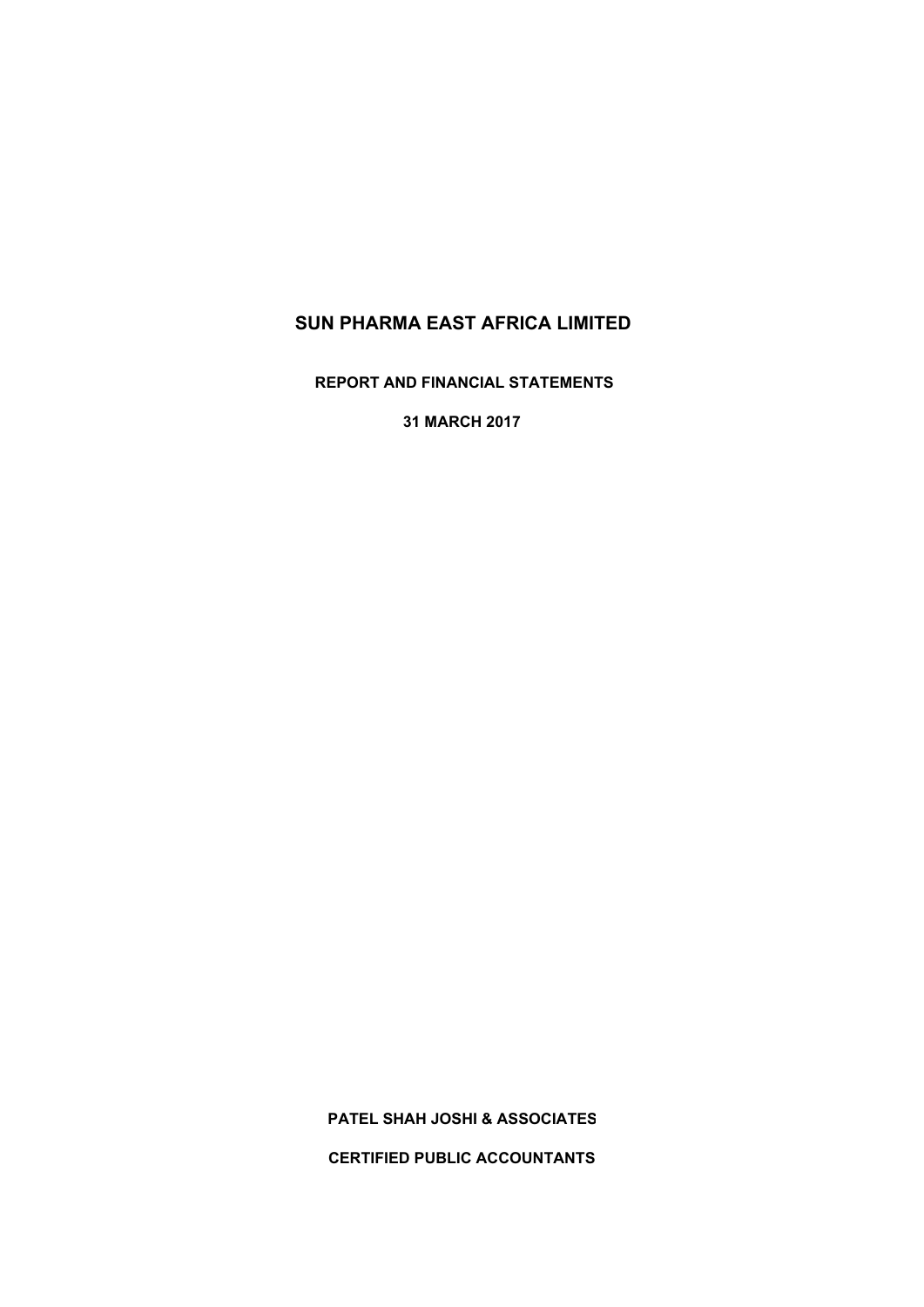## **REPORT AND FINANCIAL STATEMENTS - 31 MARCH 2017**

| <b>CONTENTS</b>                                            | <b>PAGES</b>   |
|------------------------------------------------------------|----------------|
| Directors and other particulars                            | 1              |
| Report of the directors                                    | $\overline{2}$ |
| Statement of directors' responsibilities                   | 3              |
| Report of the independent auditors                         | 4 & 5          |
| Statement of profit or loss and other comprehensive income | 6              |
| Statement of financial position                            | 7              |
| Statement of changes in equity                             | 8              |
| Statement of cash flows                                    | 9              |
| Accounting policies and notes to the financial statements  | $10 - 17$      |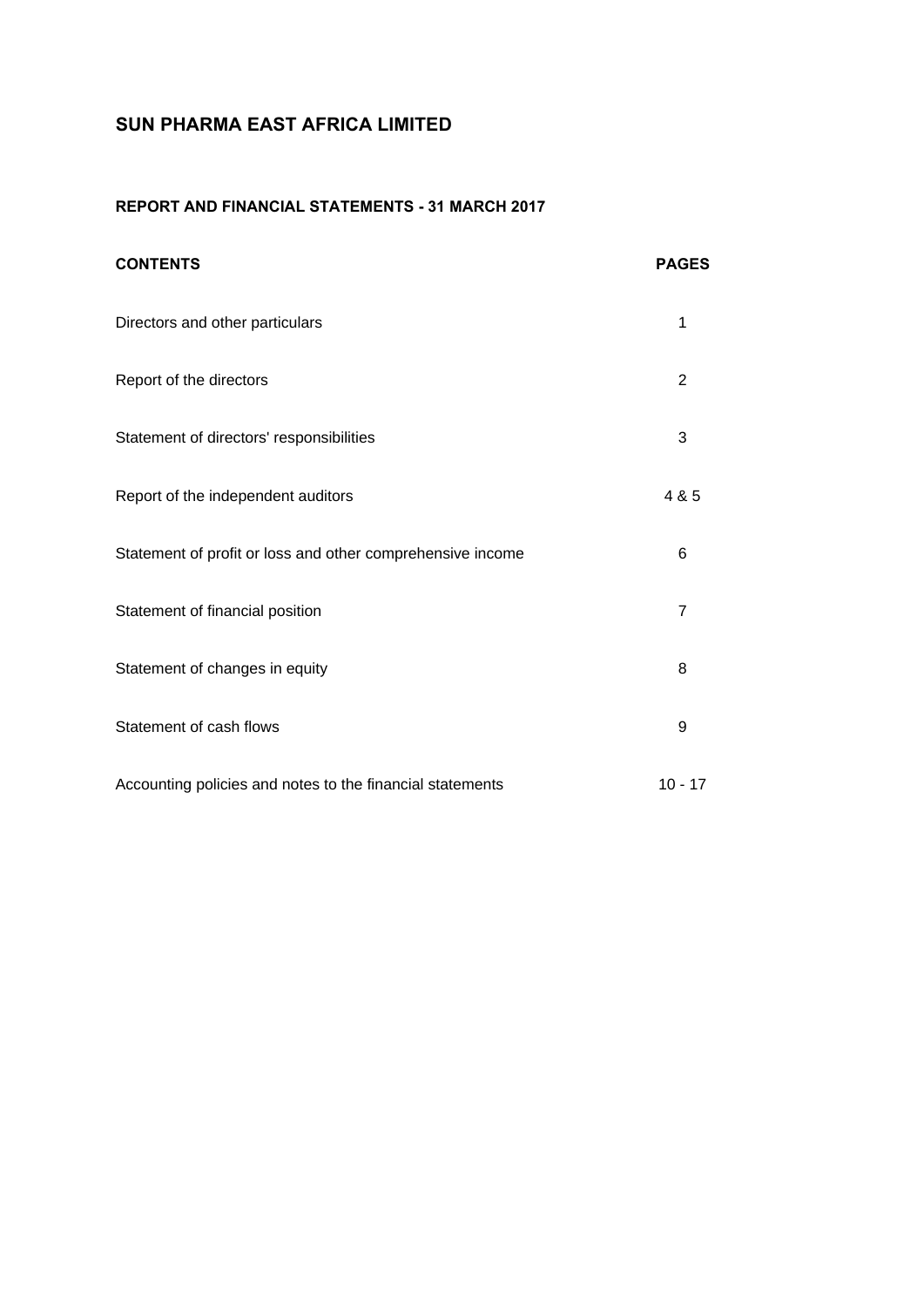## **DIRECTORS AND OTHER PARTICULARS - 31 MARCH 2017**

| <b>DIRECTORS</b>            | Thomas Kurusinkal Antony<br>Rajesh Kushalchand Shah                                                                           |
|-----------------------------|-------------------------------------------------------------------------------------------------------------------------------|
| <b>REGISTERED OFFICE</b>    | Plot No. L R 209/13257/1<br>3rd Floor, Centre Point<br>Parklands Road<br>P O Box 41684 - 00100<br><b>NAIROBI</b>              |
| PRINCIPAL PLACE OF BUSINESS | Plot No. L R 209/20162<br>M02, Mezzanine Floor, Park Place<br>2nd Avenue Parklands<br>P O Box 66180 - 00800<br><b>NAIROBI</b> |
| <b>SECRETARY</b>            | Richard Maina Kamami<br>Certified Public Secretary (Kenya)<br>P O Box 4475 - 00200<br><b>NAIROBI</b>                          |
| <b>INDEPENDENT AUDITORS</b> | Patel Shah Joshi & Associates<br><b>Certified Public Accountants</b><br>P O Box 41684 - 00100<br><b>NAIROBI</b>               |
| <b>BANKER</b>               | Diamond Trust Bank<br><b>Cross Road Branch</b><br>P O Box 28575 - 00100<br><b>NAIROBI</b>                                     |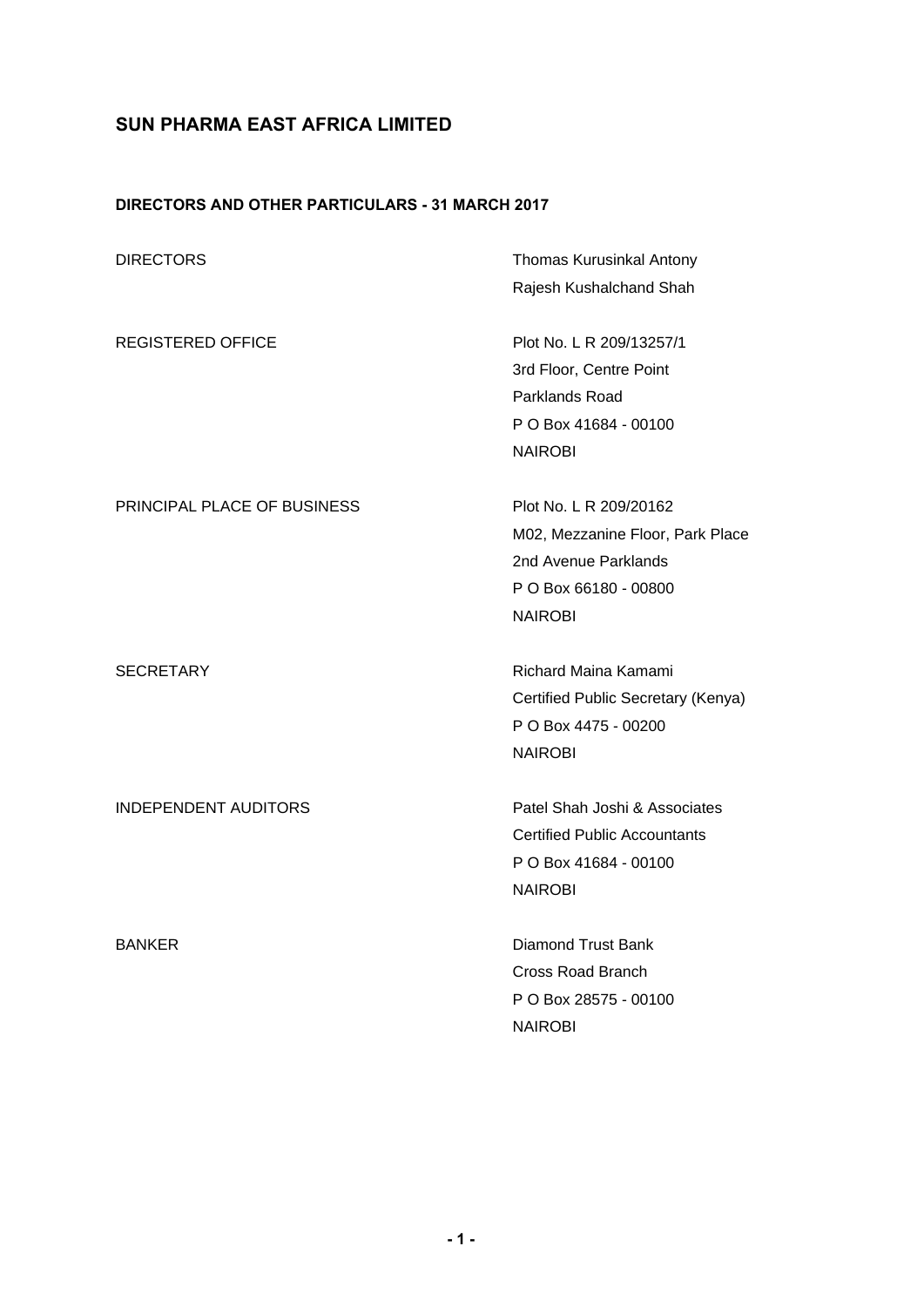### **REPORT OF THE DIRECTORS**

The directors have pleasure in presenting their report together with the audited financial statements of the company for the year ended 31 March 2017.

### **PRINCIPAL ACTIVITY**

The main activity of the company is distributing pharmaceutical products, medical devices and biotechnology products.

#### **RESULTS**

The loss for the year amounting to K Sh 26,991,331 (2016: 53,143,081) has been adjusted to the revenue reserves.

#### **DIVIDEND**

The directors do not recommend the payment of any dividend for the year under review.

#### **DIRECTORS**

All present directors continue in office in the ensuing year.

### **INDEPENDENT AUDITORS**

Messrs Patel Shah Joshi & Associates are eligible for re-appointment as independent auditors in accordance with Section 717 (2) of the Companies Act, 2015.

### **ON BEHALF OF THE BOARD**

**DIRECTOR**

**\_\_\_\_\_\_\_\_\_\_\_\_\_\_\_**

**NAIROBI Date: \_\_\_\_\_\_\_\_\_\_\_\_\_\_\_**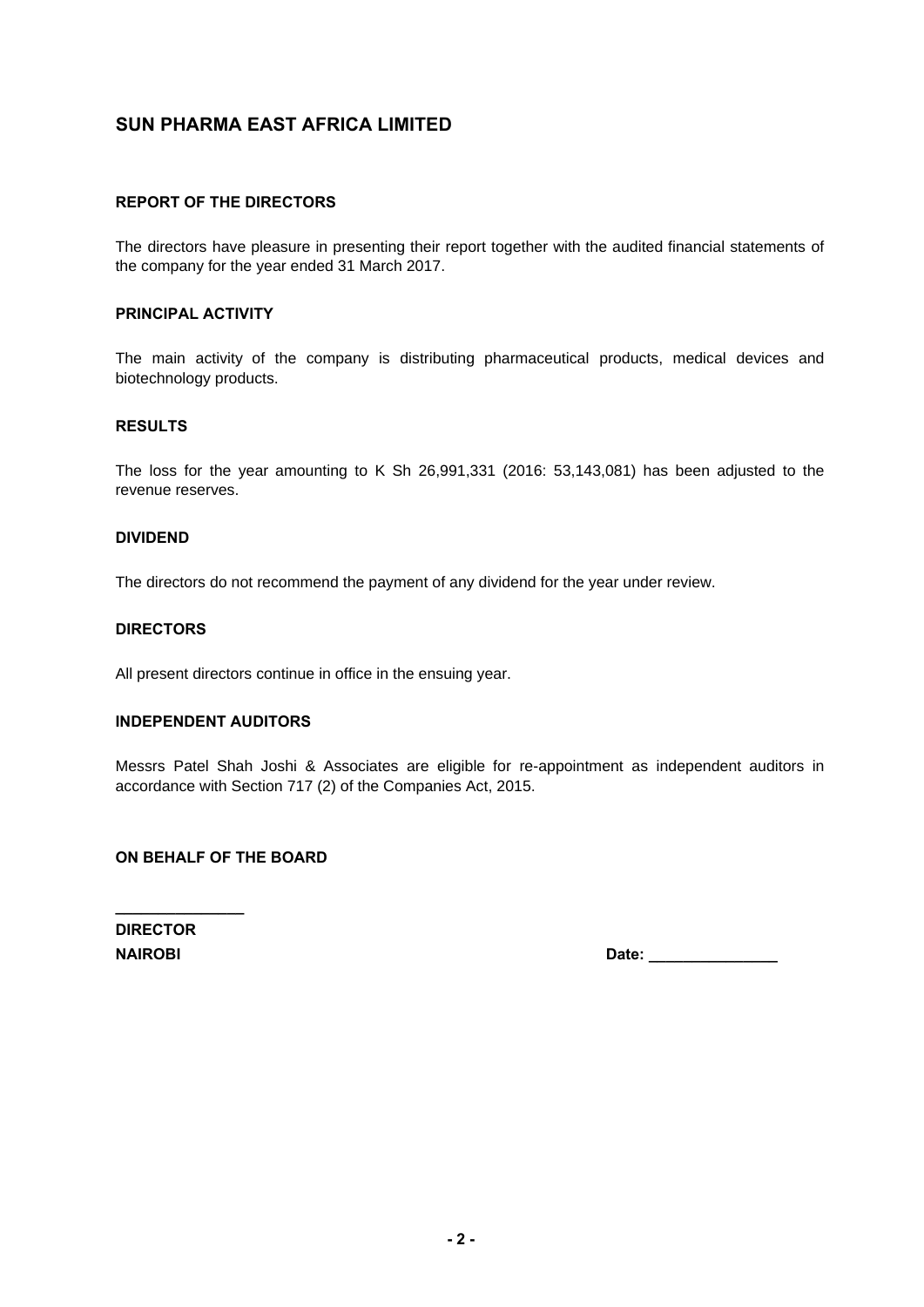### **STATEMENT OF DIRECTORS' RESPONSIBILITIES FOR THE YEAR ENDED 31 MARCH 2017**

The Companies Act requires the directors to prepare financial statements for each financial year, which give a true and fair view of the state of affairs of the company as at the end of the financial year and of the operating results of the company. It also requires the directors to ensure that the company keep proper accounting records which disclose with reasonable accuracy at any time the financial position of the company. They are also responsible for safeguarding the assets of the company.

The directors accept responsibility for the financial statements, which have been prepared using appropriate accounting policies supported by reasonable and prudent judgments and estimates, in conformity with International Financial Reporting Standards and in the manner required by the Companies Act. The directors are of the opinion that the financial statements give a true and fair view of the state of financial affairs of the company and of its operating results.

The directors further accept responsibility for the maintenance of accounting records which may be relied upon in the preparation of these financial statements, as well as adequate systems on internal financial control.

Nothing has come to the attention of the directors to indicate that the company will not remain a going concern for at least the next twelve months from the date of this statement.

\_\_\_\_\_\_\_\_\_\_\_\_\_\_\_\_\_\_\_\_ \_\_\_\_\_\_\_\_\_\_\_\_\_\_\_\_\_\_\_\_

**Director Director** 

**Date: \_\_\_\_\_\_\_\_\_\_\_\_\_\_\_**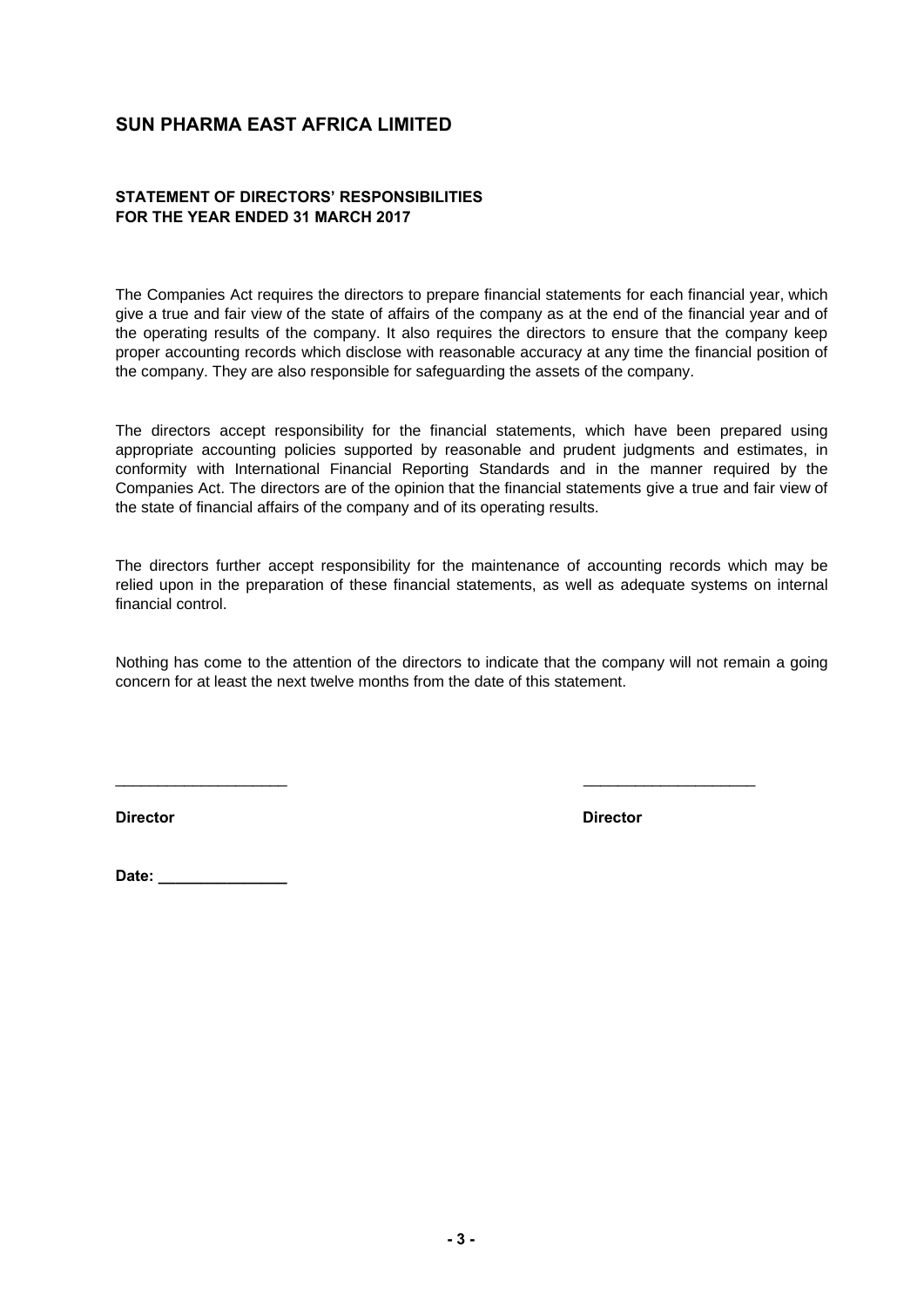# **REPORT OF THE INDEPENDENT AUDITORS TO THE MEMBERS OF SUN PHARMA EAST AFRICA LIMITED**

### **Opinion**

We have audited the accompanying financial statements of Sun Pharma East Africa Limited set out on pages 6 to 17. These financial statements comprise the statement of financial position as at 31 March 2017, the statement of profit or loss and other comprehensive income, statement of changes in equity and statement of cash flows for the year then ended, and notes, including a summary of significant accounting policies.

In our opinion, the accompanying financial statements give a true and fair view of the financial position of the company as at **31 March 2017** and of its financial performance and cash flows for the year then ended in accordance with International Financial Reporting Standards and the Kenyan Companies Act, 2015.

#### **Basis for opinion**

We conducted our audit in accordance with International Standards on Auditing (ISAs). Our responsibilities under those standards are further described in the Auditor's Responsibilities for the Audit of the Financial Statements section of our report. We are independent of the company in accordance with the International Ethics Standards Board for Accountants' Code of Ethics for Professional Accountants (IESBA Code) together with the ethical requirements that are relevant to our audit of the financial statements in Kenya. We have fulfilled our ethical responsibilities in accordance with these requirements and the IESBA Code. We believe that the audit evidence we have obtained is sufficient and appropriate to provide a basis for our opinion.

#### **Directors' responsibility for the financial statements**

The directors are responsible for the preparation and fair presentation of the financial statements that give a true and fair view in accordance with International Financial Reporting Standards and the requirements of the Kenyan Companies Act, 2015. and for such internal control as the directors determine is necessary to enable the preparation of financial statements that are free from material misstatement, whether due to fraud or error.

In preparing the financial statements, the directors are responsible for assessing the company's ability to continue as a going concern, disclosing, as applicable, matters related to going concern and using the going concern basis of accounting unless the directors either intend to liquidate the company or to cease operations, or have no realistic alternative but to do so.

### **Auditor's responsibility for the financial statements**

Our objectives are to obtain reasonable assurance about whether the financial statements as a whole are free from material misstatement, whether due to fraud or error, and to issue an auditor's report that includes our opinion. Reasonable assurance is a high level of assurance, but is not a guarantee that an audit conducted in accordance with ISAs will always detect a material misstatement when it exists. Misstatements can arise from fraud or error and are considered material if, individually or in the aggregate, they could reasonably be expected to influence the economic decisions of users taken on the basis of these financial statements.

As part of an audit in accordance with ISAs, we exercise professional judgement and maintain professional scepticism throughout the audit. We also:

**●** identify and assess the risks of material misstatement of the financial statements, whether due to fraud or error, design and perform audit procedures responsive to those risks, and obtain audit evidence that is sufficient and appropriate to provide a basis for our opinion. The risk of not detecting a material misstatement resulting from fraud is higher than for one resulting from error, as fraud may involve collusion, forgery, intentional omissions, misrepresentations or the override of internal control.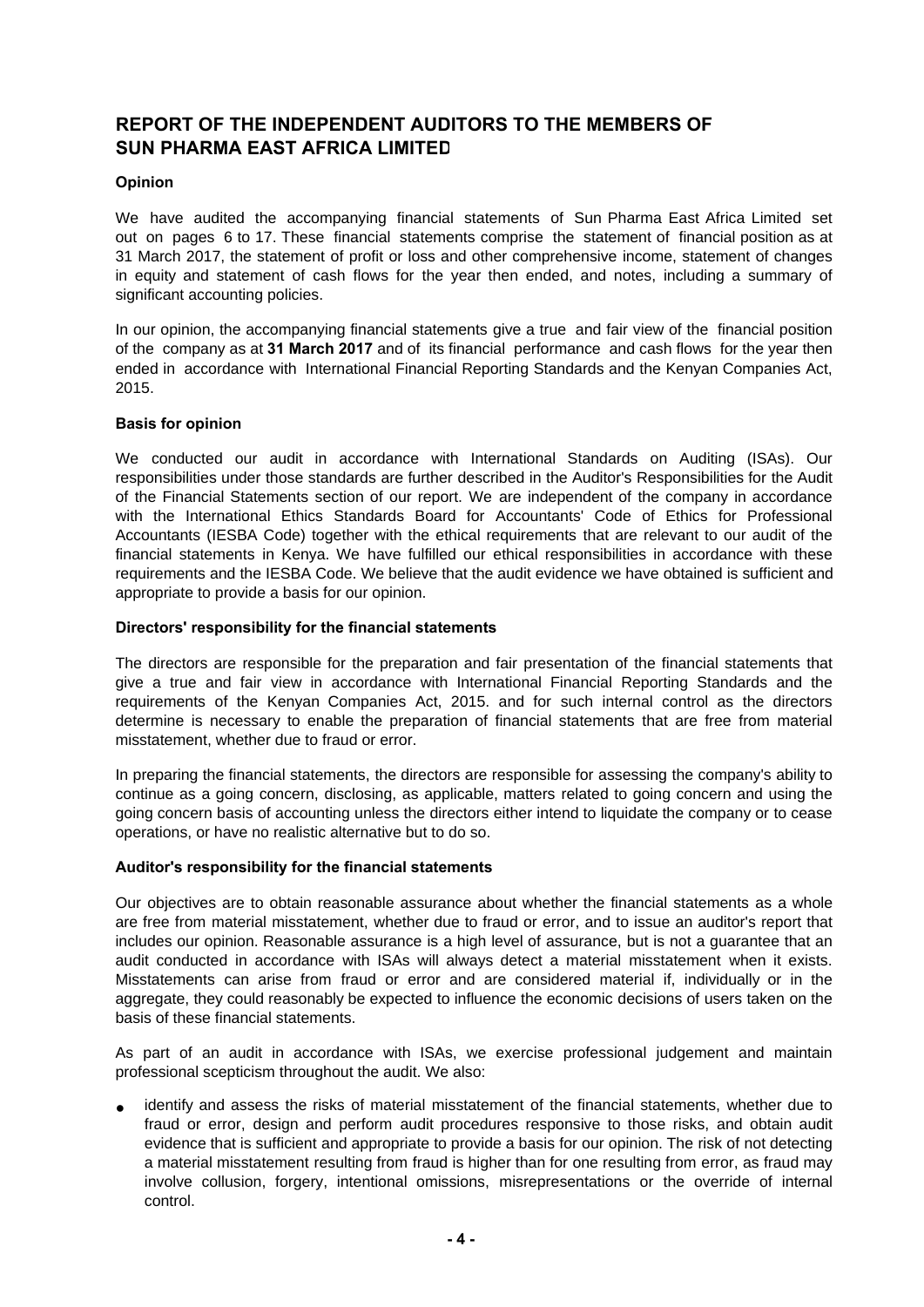# **REPORT OF THE INDEPENDENT AUDITORS TO THE MEMBERS OF SUN PHARMA EAST AFRICA LIMITED**

### **Auditor's responsibility for the financial statements (continued)**

- **●** obtain an understanding of internal control relevant to the audit in order to design audit procedures that are appropriate in the circumstances, but not for the purpose of expressing an opinion on the effectiveness of the company's internal control.
- **●** evaluate the appropriateness of accounting policies used and the reasonableness of accounting estimates and related disclosures made by management.
- **●** conclude, on the appropriateness of management's use of the going concern basis of accounting, and, based on the audit evidence obtained, whether a material uncertainty exists related to events or conditions that may cast significant doubt on the company's ability to continue as a going concern. If we conclude that a material uncertainty exists, we are required to draw attention in our auditor's report to the related disclosures in the financial statements or, if such disclosures are inadequate, to modify our opinion. Our conclusions are based on the audit evidence obtained up to the date of the auditor's report. However, future events or conditions may cause the company to cease to continue as a going concern.
- **●** evaluate the overall presentation, structure and content of the financial statements, including the disclosures, and whether the financial statements represent the underlying transactions and events in a manner that achieves fair presentation.

We communicate with those charged with governance regarding, among other matters, the planned scope and timing of the audit and significant audit findings, including any significant deficiencies in internal control that we identify during our audit.

#### **Report on other legal requirements**

As required by the Kenyan Companies Act, 2015 we report to you, based on our audit, that:

- **i)** we have obtained all the information and explanations which to the best of our knowledge and belief were necessary for the purposes of our audit;
- **ii)** in our opinion proper books of account have been kept by the company, so far as appears from our examination of those books; and
- **iii)** the company's statement of financial position and statement of profit or loss and other comprehensive income are in agreement with the books of account.

The engagement partner responsible for the audit resulting in this independent auditor's report was **CPA K V S K Sastry**, Practising Certificate No. P1228.

**Patel Shah Joshi & Associates Certified Public Accountants** 

**Nairobi …………………..2017**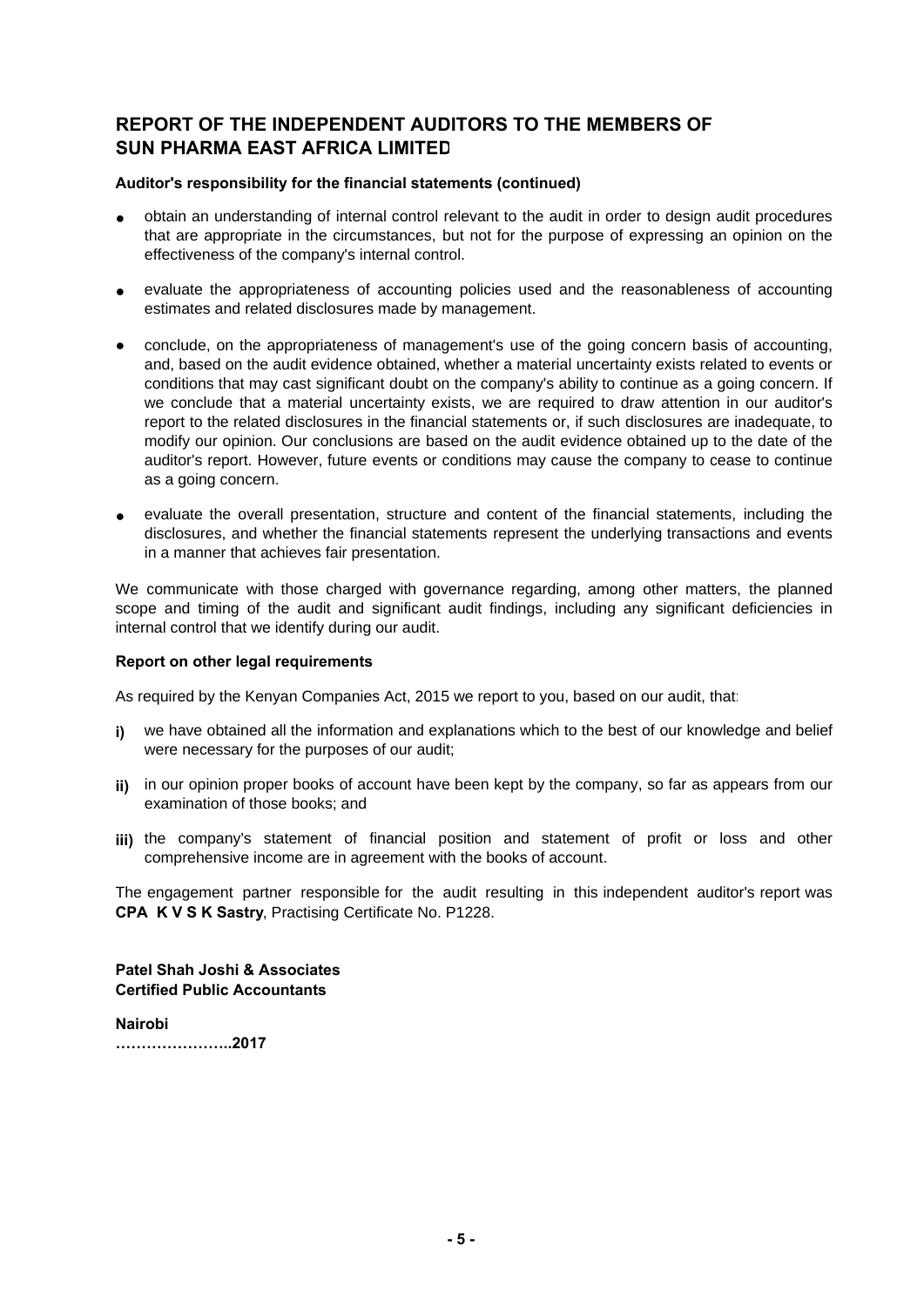## **STATEMENT OF PROFIT OR LOSS AND OTHER COMPREHENSIVE INCOME FOR THE YEAR ENDED 31 MARCH 2017**

|                                                                                                                                                                      | <b>Notes</b>      | 2017<br>K Sh                          | 2016<br>K Sh                                                                                                                                                                           |
|----------------------------------------------------------------------------------------------------------------------------------------------------------------------|-------------------|---------------------------------------|----------------------------------------------------------------------------------------------------------------------------------------------------------------------------------------|
| Turnover                                                                                                                                                             |                   | 599,972,965                           | 192,309,453                                                                                                                                                                            |
| Cost of sales                                                                                                                                                        |                   |                                       | $(465, 756, 717)$ $(183, 120, 592)$                                                                                                                                                    |
| <b>Gross profit</b>                                                                                                                                                  |                   | 134,216,248                           | 9,188,861                                                                                                                                                                              |
| Interest Income<br>Net foreign exchange fluctuations<br>Administration costs<br>Marketing expenses<br>Other operating costs<br><b>Operating loss</b><br>Finance cost | $\mathbf{2}$<br>3 | 47,049<br>(1,339,497)<br>(35,944,356) | $(13, 142, 976)$ $(1, 813, 597)$<br>$(67, 414, 425)$ $(36, 362, 769)$<br>$(88,310,755)$ $(43,551,071)$<br>(759,585)<br>--------------<br>(73, 298, 162)<br>$(1,828,877)$ $(1,226,290)$ |
| Loss before tax                                                                                                                                                      |                   | (37,773,233)                          | (74, 524, 452)                                                                                                                                                                         |
| Tax                                                                                                                                                                  | 4                 |                                       | 10,781,901 21,381,371                                                                                                                                                                  |
| Net loss after tax                                                                                                                                                   |                   | (26,991,331)                          | (53, 143, 081)                                                                                                                                                                         |
| Other comprehensive income                                                                                                                                           |                   |                                       | -------------                                                                                                                                                                          |
| Total comprehensive loss for the year transferred to<br>statement of changes in equity                                                                               |                   | (26,991,331)<br>=========             | (53, 143, 081)<br>$=$ =========                                                                                                                                                        |

Independent auditors' report - page 4 & 5

The accounting policies and notes on pages 10 to 17 form an integral part of these financial statements.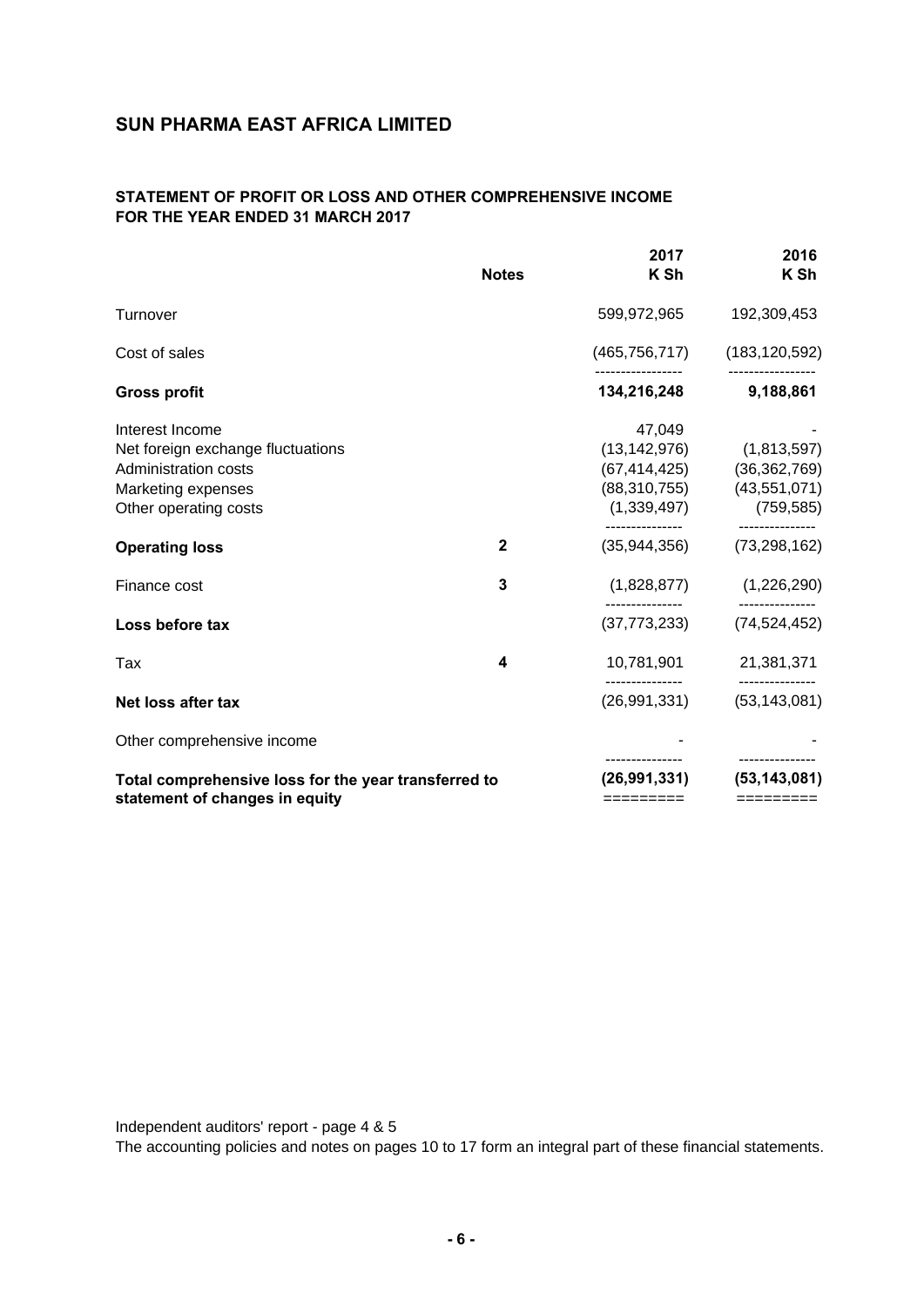## **STATEMENT OF FINANCIAL POSITION AS AT 31 MARCH 2017**

| <b>ASSETS</b>                       | <b>Notes</b>   | 2017<br>K Sh                      | 2016<br>K Sh                      |
|-------------------------------------|----------------|-----------------------------------|-----------------------------------|
| <b>Non-current assets</b>           |                |                                   |                                   |
| Furniture, equipment & vehicles     | 5              | 4,057,723                         | 2,292,095                         |
| Intangible assets                   | 6              | 190,249                           | 253,666                           |
| Deferred tax asset                  | $\overline{7}$ | 32,580,278                        | 21,784,262                        |
|                                     |                | ---------------                   | ---------------                   |
|                                     |                | 36,828,250                        | 24,330,023                        |
|                                     |                | ---------------                   | ---------------                   |
| <b>Current assets</b>               |                |                                   |                                   |
| Inventories                         | 8              | 380,029,444                       | 147,976,168                       |
| Trade and other receivables         | 9              | 221,142,495                       | 129,269,248                       |
| Cash and cash equivalents           | 10             | 22,322,859<br>----------------    | 6,497,182                         |
|                                     |                | 623,494,798                       | --------------<br>283,742,598     |
|                                     |                | ----------------                  | ----------------                  |
| <b>Total assets</b>                 |                | 660,323,048<br>==========         | 308,072,621<br>$=$ ==========     |
| <b>EQUITY AND LIABILITIES</b>       |                |                                   |                                   |
| <b>Capital and reserves</b>         |                |                                   |                                   |
| Share capital                       | 11             | 100,000                           | 100,000                           |
| Revenue deficit                     |                | (81, 109, 490)<br>--------------- | (54, 118, 159)<br>--------------- |
|                                     |                | (81,009,490)                      | (54, 018, 159)                    |
| <b>Non-current liabilities</b>      |                | ---------------                   | ---------------                   |
| <b>Borrowings</b>                   | 12             | 47,345,167                        | 44,799,867                        |
| <b>Current liabilities</b>          |                | ---------------                   | ---------------                   |
| Trade and other payables            | 13             | 693,980,548                       | 317,290,913                       |
| Tax payable                         |                | 6,823                             |                                   |
|                                     |                | ----------------<br>693,987,371   | ----------------<br>317,290,913   |
|                                     |                | ----------------                  | ----------------                  |
| <b>Total equity and liabilities</b> |                | 660,323,048                       | 308,072,621                       |
|                                     |                | ==========                        | ==========                        |

Independent auditors' report - page 4 & 5

The accounting policies and notes on pages 10 to 17 form an integral part of these financial statements.

**The financial statements were approved by the Board of Directors on ……..………...2017 and signed on its behalf by:-**

**\_\_\_\_\_\_\_\_\_\_\_\_\_\_\_\_\_\_ \_\_\_\_\_\_\_\_\_\_\_\_\_\_\_\_\_\_**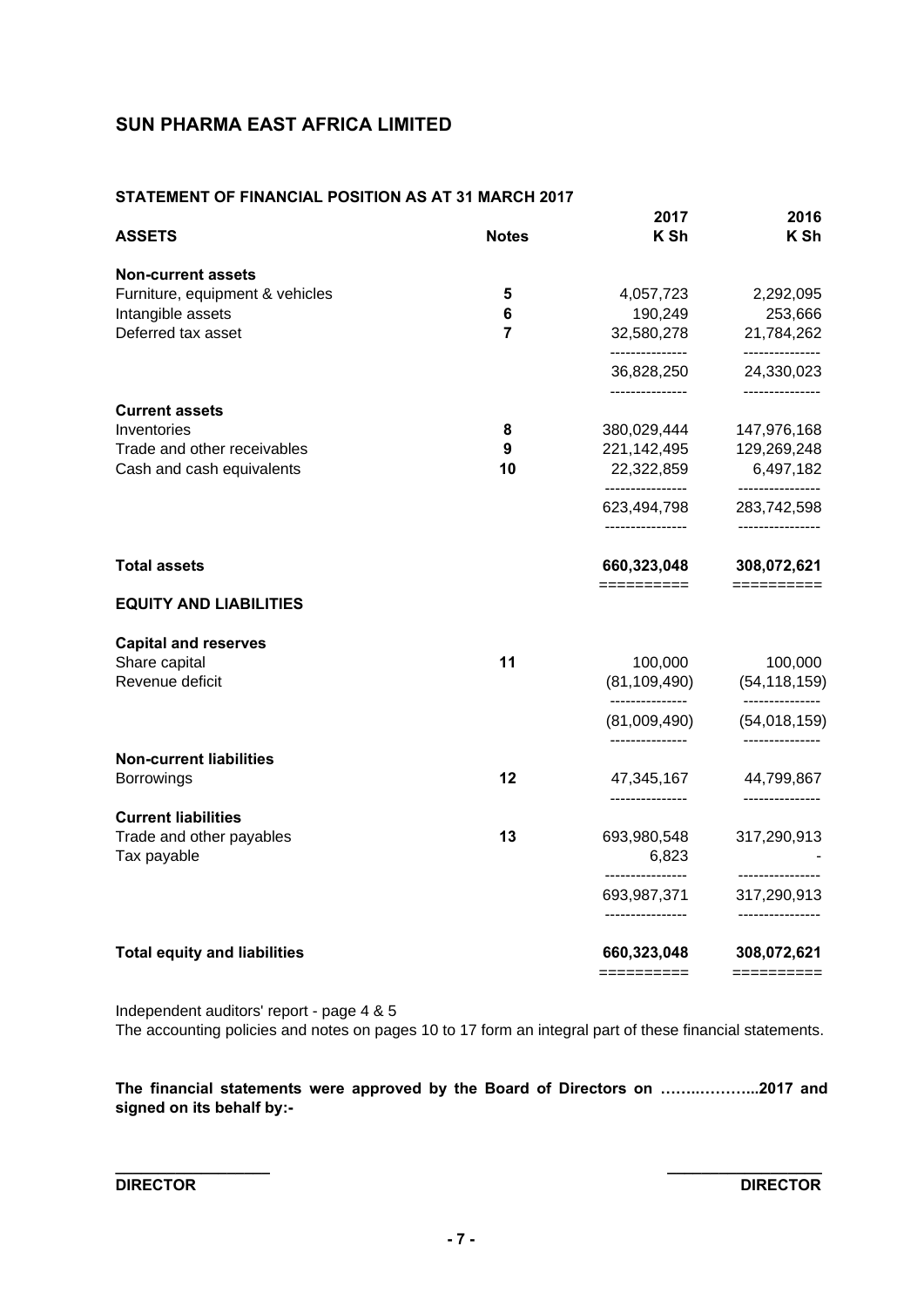## **STATEMENT OF CHANGES IN EQUITY FOR THE YEAR ENDED 31 MARCH 2017**

|                                       | <b>Share</b><br>capital<br>K Sh | <b>Revenue</b><br>reserve<br>K Sh | <b>Total</b><br>K Sh |
|---------------------------------------|---------------------------------|-----------------------------------|----------------------|
| Balance as at 1 April 2015            | 100,000                         | (975,078)                         | (875,078)            |
| Total comprehensive loss for the year |                                 | (53, 143, 081)                    | (53, 143, 081)       |
| Balance as at 31 March 2016           | 100,000                         | (54, 118, 159)                    | (54, 018, 159)       |
| Total comprehensive loss for the year | $\blacksquare$                  | (26,991,331)                      | (26, 991, 331)       |
| Balance as at 31 March 2017           | 100,000                         | (81, 109, 490)                    | .<br>(81,009,490)    |

Independent auditors' report - page 4 & 5 The accounting policies and notes on pages 10 to 17 form an integral part of these financial statements.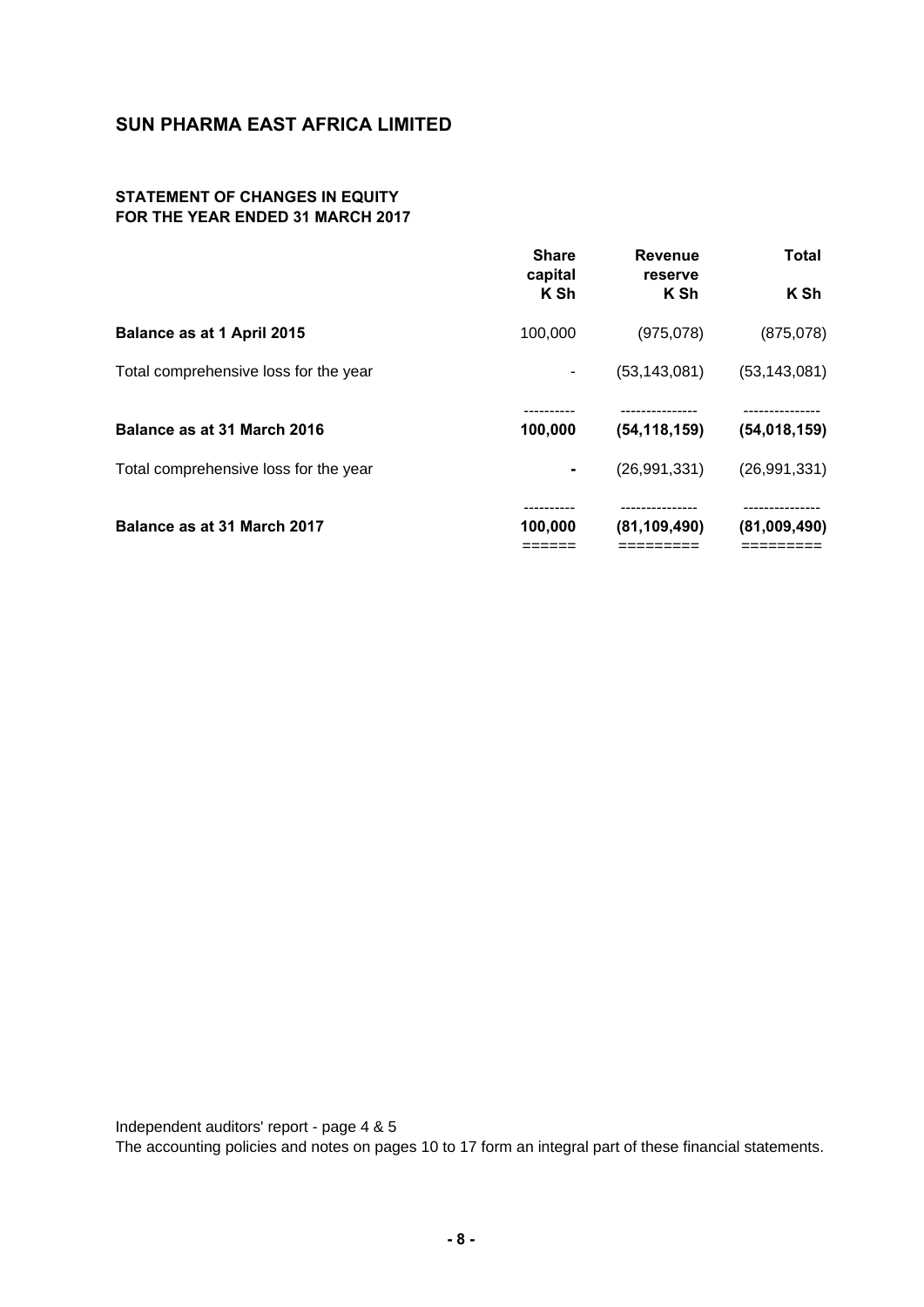## **STATEMENT OF CASH FLOWS FOR THE YEAR ENDED 31 MARCH 2017**

|                                                                  | <b>Notes</b> | 2017<br>K Sh                                      | 2016<br>K Sh                                     |
|------------------------------------------------------------------|--------------|---------------------------------------------------|--------------------------------------------------|
| <b>Operating activities</b>                                      |              |                                                   |                                                  |
| Cash generated from / (used in) operations<br>Tax paid           | 14           | 3,249,818<br>(7, 292)                             | (35,873,333)                                     |
| Net cash generated from / (used in) operating activities         |              | --------------<br>3,242,526                       | ---------------<br>(35,873,333)                  |
|                                                                  |              | --------------                                    | ---------------                                  |
| <b>Investing activities</b>                                      |              |                                                   |                                                  |
| Purchase of motor vehicles and equipment<br>Purchase of software | 5<br>6       | (3, 105, 125)                                     | (3,051,680)<br>(317,083)                         |
| Net cash used in investing activities                            |              | --------------<br>(3, 105, 125)<br>-------------- | ------------<br>(3,368,763)<br>--------------    |
| <b>Financing activities</b>                                      |              |                                                   |                                                  |
| Proceeds from loan                                               | 12           | 2,545,300                                         | 35,009,567                                       |
| Net cash generated from financing activities                     |              | --------------<br>2,545,300<br>--------------     | ---------------<br>35,009,567<br>--------------- |
| Increase / (decrease) in cash and cash equivalents               |              | 2,682,700                                         | (4, 232, 529)                                    |
| Movement in cash and cash equivalents                            |              | ========                                          |                                                  |
| At the start of the year                                         |              | 6,497,182                                         | 8,916,114                                        |
| Increase / (decrease) during the year                            |              | 2,682,700                                         | (4,232,529)                                      |
| Effect of exchange rate fluctuations                             |              | 13,142,976                                        | 1,813,597                                        |
| At the end of the year                                           | 10           | ---------------<br>22,322,859                     | ---------<br>6,497,182                           |
|                                                                  |              | =========                                         |                                                  |

Independent auditors' report - page 4 & 5

The accounting policies and notes on pages 10 to 17 form an integral part of these financial statements.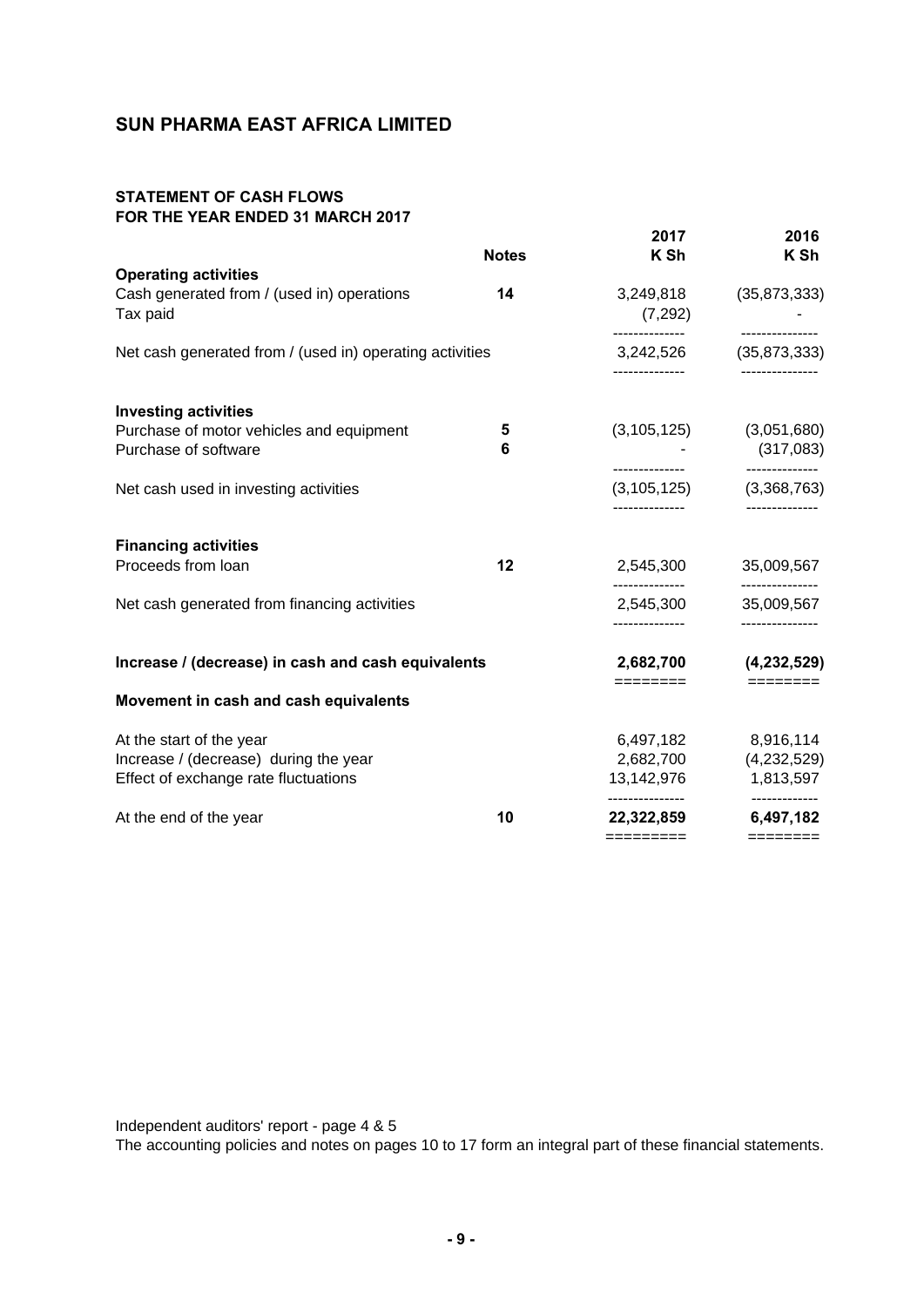### **NOTES TO THE FINANCIAL STATEMENTS FOR THE YEAR ENDED 31 MARCH 2017**

### **1. SIGNIFICANT ACCOUNTING POLICIES**

The principal accounting policies adopted in the preparation of these financial statements are set out below:-

#### **a) Accounting convention**

The financial statements were prepared in accordance with and comply with International Financial Reporting Standards. They were prepared under the historical cost convention.

#### **b) Depreciation**

Depreciation is charged on fixed assets so as to write off their cost over their expected useful lives using the reducing balance method, at the following annual rates:-

| Motor vehicles       | 25%   |
|----------------------|-------|
| Office equipment     | 12.5% |
| Furniture & fittings | 12.5% |

#### **c) Intangible assets**

The cost of computer software is capitalised on the basis of the total sums incurred by the company to acquire and bring to use the specific software. These costs are amortised over their estimated useful life of five years.

### **d) Inventories**

Inventories are consistently valued by the directors at the lower of cost and net realizable value with due allowance for any obsolete and slow moving items. Cost is determined by the weighted average cost method. Net realizable value is the estimate of the selling price in the ordinary course of business, less the costs of completion and selling expenses.

#### **e) Trade and other receivables**

Trade receivables are carried at original invoiced amounts less provision for impairment. A provision for impairment is established when there is objective evidence that the company will not be able to collect the amounts due. Such provisions are recognised in the statement of profit or loss as bad debts in the year in which they are identified.

#### **f) Cash and cash equivalents**

Cash and cash equivalents include cash in hand and cash at bank.

#### **g) Borrowings**

Borrowings are recognized initially at the proceeds received, net of transaction costs incurred. Any difference between the proceeds received (net of transaction costs) and the redemption value is recognized in the statement of profit or loss over the period of the borrowing as an interest expense. Borrowings are classified as current liabilities unless the company has unconditional right to defer settlement of the liability for at least 12 months after the statement of financial position date.

#### **h) Trade and other payables**

Liabilities for trade and other amounts payable are carried at cost which is the fair value of the consideration to be paid in the future for goods and services received, whether or not billed.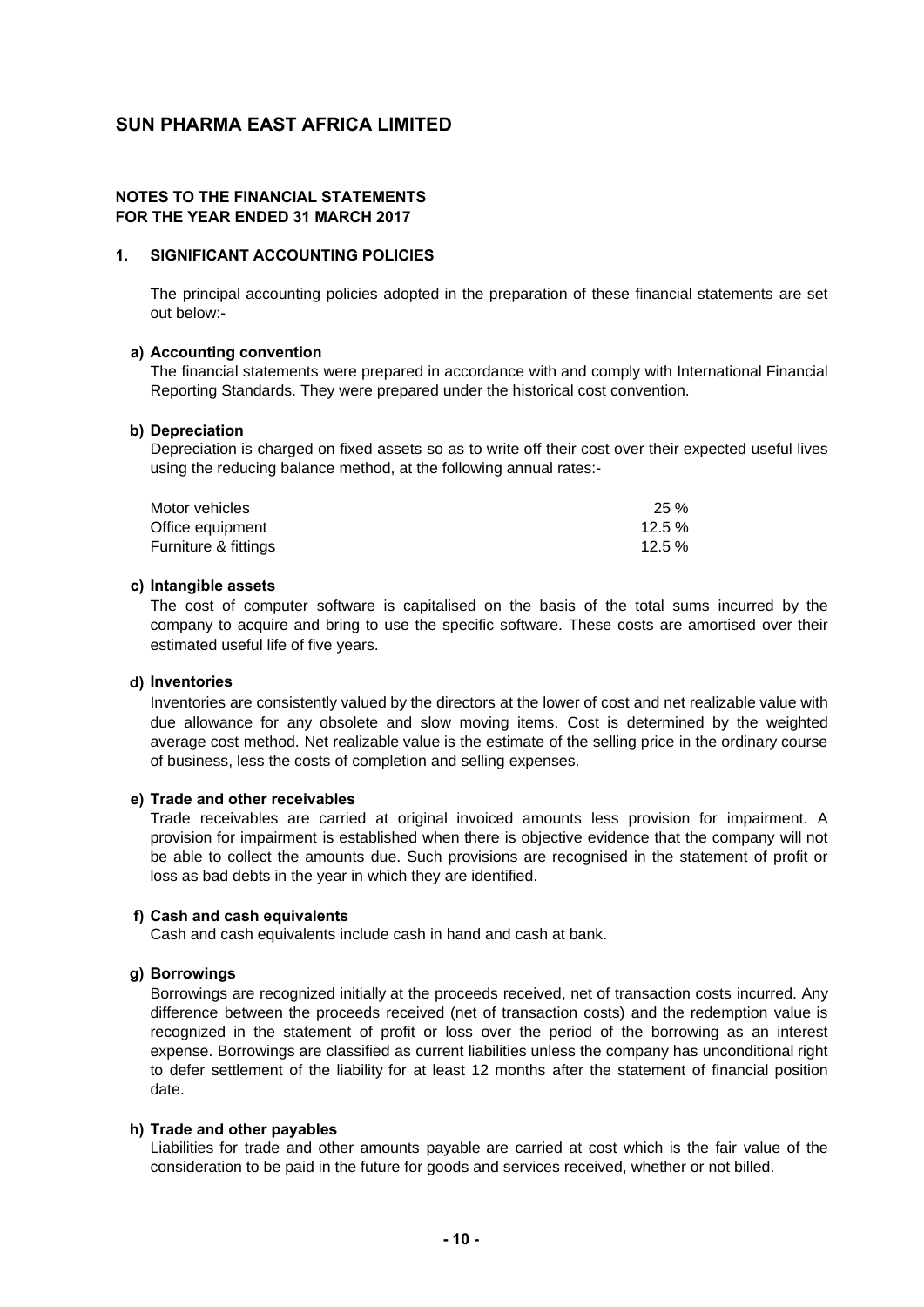### **NOTES TO THE FINANCIAL STATEMENTS FOR THE YEAR ENDED 31 MARCH 2017**

### **1. SIGNIFICANT ACCOUNTING POLICIES**

### **i) Foreign exchange flactuations**

Assets and liabilities in foreign currency are translated into Kenya shillings at the rate of exchange ruling at the statement of financial position date. Transactions during the year in foreign currency are translated at the rate of exchange ruling at the transaction date. Any exchange fluctuations are dealt with in the statement of profit or loss.

### **j) Taxation**

Tax is provided at the rate of thirty per cent based on the results for the year as adjusted in accordance with the current tax legislation.

### **k) Deferred tax**

Deferred tax is provided using the liability method for all temporary differences arising between the tax bases of assets and liabilities and their carrying values for financial reporting purposes. Currently enacted tax rates are used to determine deferred income tax.

### **l) Revenue recognition**

Sales represents invoices raised during the year net of discounts and credit notes and excluding Value Added Tax (VAT).

All other income is recognised on receipt basis.

### **m) Comparative figures**

Comparative figures are adjusted, wherever necessary, to conform to the changes in the presentation for the current year.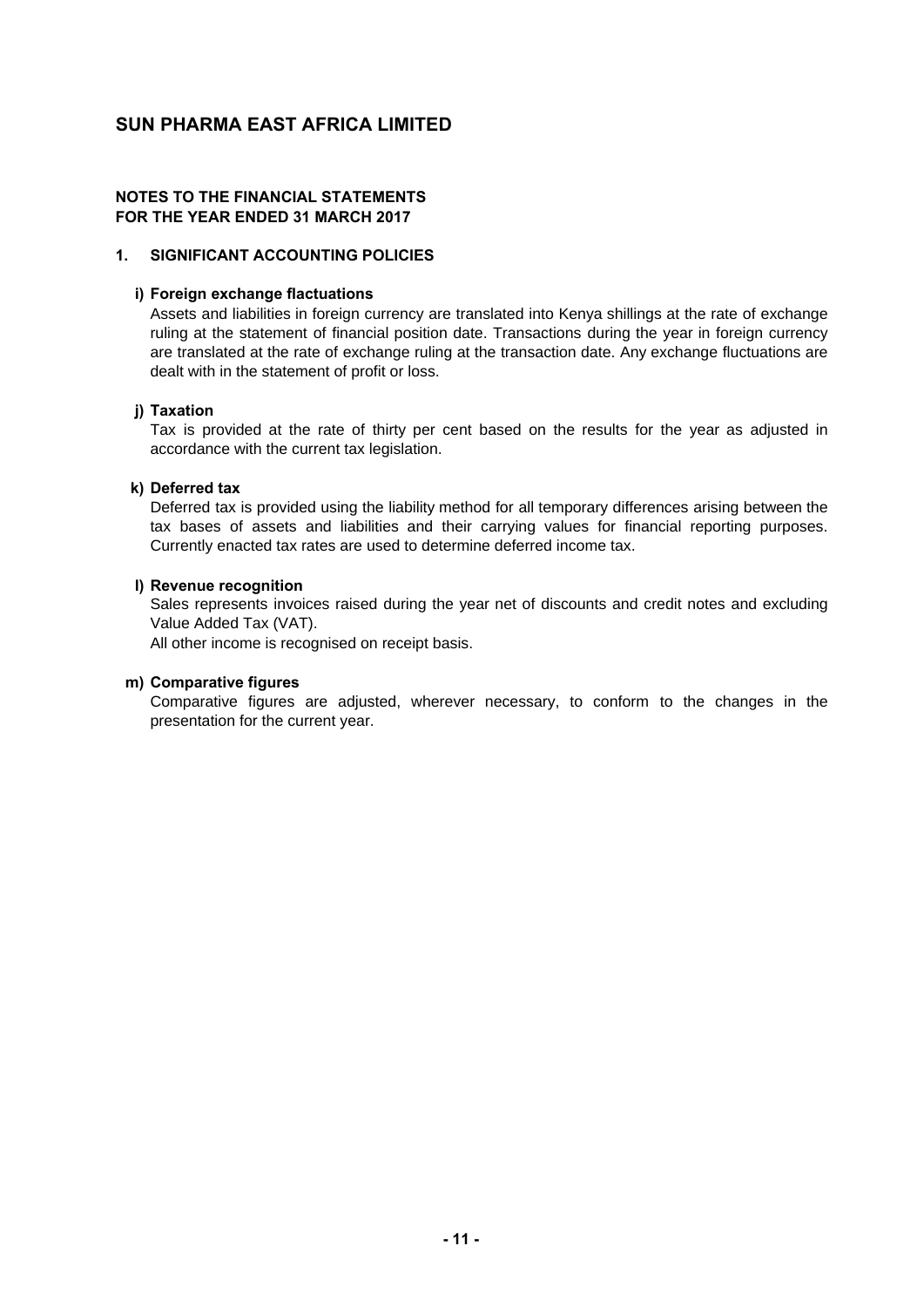### **NOTES TO THE FINANCIAL STATEMENTS FOR THE YEAR ENDED 31 MARCH 2017**

|    |                                   | 2017         | 2016        |
|----|-----------------------------------|--------------|-------------|
| 2. | <b>OPERATING LOSS</b>             | K Sh         | K Sh        |
|    | is stated after charging:         |              |             |
|    | Amortisation of intangible assets | 63,417       | 63,417      |
|    | Auditors' remuneration            | 250,000      | 250,000     |
|    | Depreciation                      | 1,339,497    | 759,585     |
|    | Directors' remuneration           | 9,335,883    | 6,990,753   |
|    | Staff cost - Note 16              | 69.008.714   | 50,838,562  |
|    |                                   |              |             |
| 3. | <b>FINANCE COST</b>               |              |             |
|    | Interest on loan                  | 1,828,877    | 1,226,290   |
|    | Foreign exchange fluctuations     | 716,423      | 681,599     |
|    |                                   | ------------ | ----------- |
|    |                                   | 2,545,300    | 1,907,889   |
|    |                                   | --------     |             |

## **4. TAX**

| Tax credit                   | (10,781,901) | (21, 381, 371) |
|------------------------------|--------------|----------------|
|                              |              |                |
| Deferred tax credit - Note 7 | (10,796,016) | (21, 381, 371) |
| Current tax                  | 14.115       |                |
| This comprises:              |              |                |

The tax on the company's loss before tax differs from the theoretical amount that would arise using the basic tax rate as follows:

| Tax credit                               | (10,781,901)   | (21, 381, 371) |
|------------------------------------------|----------------|----------------|
|                                          |                |                |
| Permanent difference on Motor Vehicles   | 1.406          | 1.876          |
| Expenses not deductible for tax purposes | 548,663        | 974.089        |
| Tax effects of :-                        |                |                |
| Tax calculated at the rate of 30%        | (11, 331, 970) | (22, 357, 336) |
|                                          |                |                |
| Loss before tax                          | (37,773,233)   | (74, 524, 452) |
|                                          |                |                |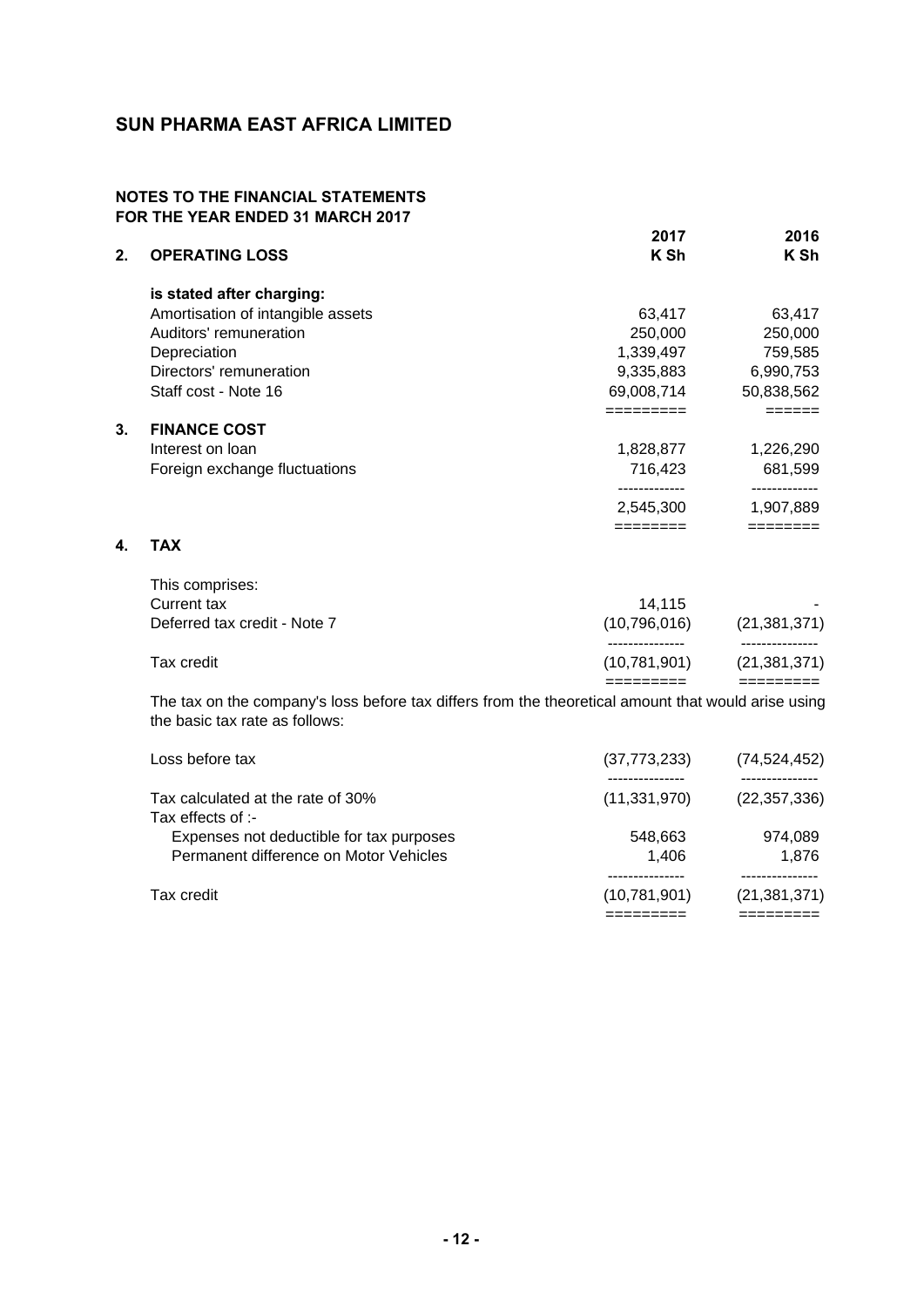### **NOTES TO THE FINANCIAL STATEMENTS FOR THE YEAR ENDED 31 MARCH 2017**

## **5. FURNITURE ,EQUIPMENT AND VEHICLES**

|    |                           | Furniture &<br><b>Equipments</b><br>K Sh | <b>Office</b><br><b>Equipment</b><br>K Sh | <b>Motor</b><br><b>Vehicles</b><br>K Sh | <b>Total</b><br>K Sh       |
|----|---------------------------|------------------------------------------|-------------------------------------------|-----------------------------------------|----------------------------|
|    | <b>COST</b>               |                                          |                                           |                                         |                            |
|    | As at 01 April 2016       |                                          | 26,680                                    | 3,025,000                               | 3,051,680                  |
|    | Additions during the year | 55,125<br>---------                      | ---------                                 | 3,050,000<br>-------------              | 3,105,125<br>------------- |
|    | As at 31 March 2017       | 55,125                                   | 26,680                                    | 6,075,000                               | 6,156,805                  |
|    | <b>DEPRECIATION</b>       | ---------                                | ---------                                 | -------------                           | -------------              |
|    | As at 01 April 2016       |                                          | 3,335                                     | 756,250                                 | 759,585                    |
|    | Charge for the year       | 6,891                                    | 2,918                                     | 1,329,688                               | 1,339,497                  |
|    | As at 31 March 2017       | --------<br>6,891                        | --------<br>6,253                         | -------------<br>2,085,938              | -------------<br>2,099,082 |
|    |                           | --------                                 | --------                                  | -------------                           | -------------              |
|    | <b>CARRYING VALUES</b>    |                                          |                                           |                                         |                            |
|    | As at 31 March 2017       | 48,234<br>$======$                       | 20,427<br>$=$ $=$ $=$ $=$ $=$ $=$         | 3,989,062<br>========                   | 4,057,723<br>========      |
|    | As at 31 March 2016       |                                          | 23,345                                    | 2,268,750                               | 2,292,095                  |
|    |                           | $=$ $=$ $=$ $=$ $=$ $=$                  | $=======$                                 | ========                                | ========                   |
| 6. | <b>INTANGIBLE ASSETS</b>  |                                          |                                           | 2017<br>K Sh                            | 2016<br>K Sh               |
|    |                           |                                          |                                           |                                         |                            |
|    | At start of year          |                                          |                                           | 317,083                                 |                            |
|    | Additions during the year |                                          |                                           | ----------                              | 317,083                    |
|    | At end of year            |                                          |                                           | 317,083                                 | 317,083                    |
|    |                           |                                          |                                           |                                         |                            |
|    | <b>Amortisation</b>       |                                          |                                           |                                         |                            |
|    | At start of year          |                                          |                                           | 63,417                                  |                            |
|    | Charge for the year       |                                          |                                           | 63,417<br>----------                    | 63,417                     |
|    | At end of year            |                                          |                                           | 126,834                                 | 63,417                     |
|    | <b>CARRYING VALUE</b>     |                                          |                                           |                                         |                            |
|    | As at 31 March            |                                          |                                           | 190,249                                 | 253,666                    |
|    |                           |                                          |                                           | ======                                  | ======                     |

Intangible assets refer to the cost of acquisition of tally accounting software & payroll software.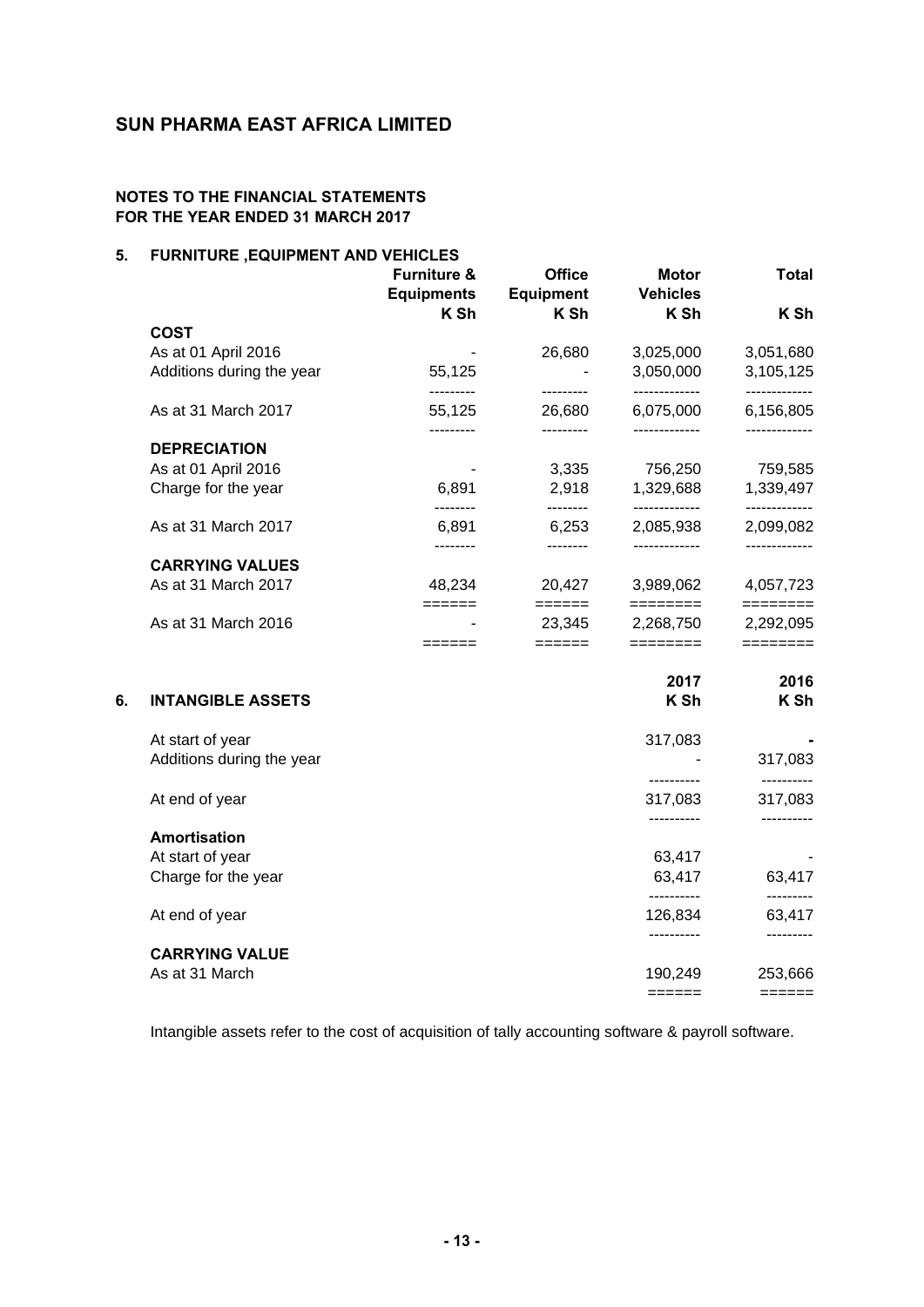### **NOTES TO THE FINANCIAL STATEMENTS FOR THE YEAR ENDED 31 MARCH 2017**

|    |                     | 2017 | 2016 |
|----|---------------------|------|------|
| 7. | <b>DEFERRED TAX</b> | K Sh | K Sh |

Deferred taxes are calculated, in full, on all temporary differences under the liability method using an enacted tax rate of 30%. The movement of deferred tax account is as follows:

| At end of year           | (32,580,278) | (21,784,262)   |
|--------------------------|--------------|----------------|
| Credit to profit or loss | (10,796,016) | (21, 381, 371) |
| At start of year         | (21,784,262) | (402, 891)     |

Deferred tax asset and deferred tax credit in the statement of profit or loss is attributable to the following items:

|    |                                    | 01-Apr-16                   | <b>Credit to</b><br>P/L        | 31-Mar-17                       |
|----|------------------------------------|-----------------------------|--------------------------------|---------------------------------|
|    | Deferred tax asset                 | K Sh                        | K Sh                           | K Sh                            |
|    | Tax losses carried forward         | (20, 972, 404)              | (7,764,255)                    | (28, 736, 659)                  |
|    | Unrealised exchange differences    | (811, 858)<br>------------  | (3,031,761)<br>--------------- | (3,843,619)<br>                 |
|    | Net deferred tax asset             | (21, 784, 262)<br>========= | (10,796,016)<br>$=$ ========   | (32,580,278)<br>$=$ ========    |
| 8. | <b>INVENTORIES</b>                 |                             |                                |                                 |
|    | Stock-in-trade                     |                             | 365,612,444                    | 147,976,168                     |
|    | Merchandise-in-transit             |                             | 14,417,001                     |                                 |
|    |                                    |                             | 380,029,444                    | ----------------<br>147,976,168 |
|    |                                    |                             | =========                      |                                 |
| 9. | <b>TRADE AND OTHER RECEIVABLES</b> |                             |                                |                                 |
|    | Trade receivables                  |                             | 213,936,799                    | 128,374,858                     |
|    | Prepayments                        |                             | 988,282                        | 877,724                         |
|    | Other receivables                  |                             | 6,217,413<br>----------------  | 16,665<br>------------          |
|    |                                    |                             | 221,142,495                    | 129,269,248                     |
|    | 10. CASH AND CASH EQUIVALENTS      |                             | ==========                     | =========                       |
|    | Cash in hand                       |                             | 43,542                         | 6,407                           |
|    | Balances at bank                   |                             | 22,279,317                     | 6,490,775                       |
|    |                                    |                             | ---------------<br>22,322,859  | ------------<br>6,497,182       |
|    |                                    |                             | =========                      | ========                        |

For the purpose of the statement of cash flows, the year end cash and cash equivalents comprise of the above.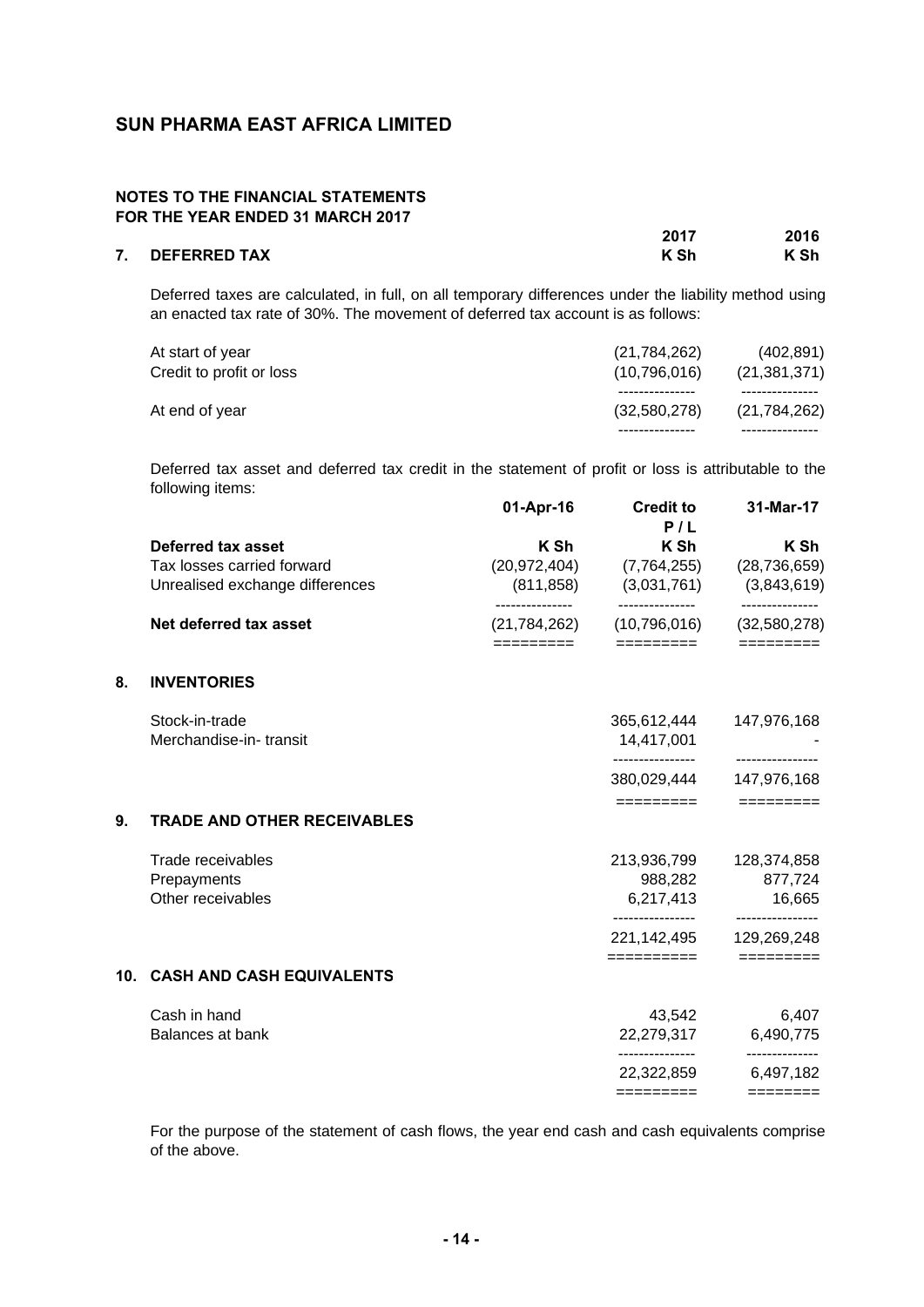#### **NOTES TO THE FINANCIAL STATEMENTS FOR THE YEAR ENDED 31 MARCH 2017**

|     | 11. SHARE CAPITAL                      | 2017<br>K Sh | 2016<br>K Sh |
|-----|----------------------------------------|--------------|--------------|
|     | Authorized, issued & fully paid-up:    |              |              |
|     | 1,000 Ordinary Shares of K Sh 100 each | 100,000      | 100,000      |
| 12. | <b>BORROWINGS</b>                      |              |              |
|     | Non - current                          |              |              |
|     | Loan from related party - Note 15      | 47,345,167   | 44,799,867   |
|     |                                        |              |              |

The loan from related party (Sun Pharma Global FZE) carries interest at 4% per annum on outstanding principal amount from 1st April 2015. The loan is unsecured and has no fixed repayment schedule.

### **13. TRADE AND OTHER PAYABLES**

|                                      | 693.980.548              | 317,290,913 |
|--------------------------------------|--------------------------|-------------|
|                                      |                          |             |
| Balance due to related party-Note 15 | 683.603.424              | 306.897.796 |
| Balance due to director              | $\overline{\phantom{0}}$ | 328,000     |
| Provisions and accruals              | 10.152.242               | 10,065,117  |
| Trade payables                       | 224.882                  |             |

### **14. CASH GENERATED FROM / (USED IN) OPERATIONS**

Reconciliation of loss before tax to cash generated from / (used in) operations:

| Loss before tax                            | (37,773,233)   | (74, 524, 452)  |
|--------------------------------------------|----------------|-----------------|
| <b>Adjustments for:</b>                    |                |                 |
| Amortisation of intangible asset           | 63,417         | 63,417          |
| Depreciation                               | 1,339,497      | 759,585         |
| Effect of exchange rate fluctuations       | (13, 142, 976) | (1,813,597)     |
| Changes in working capital:                |                |                 |
| Increase in inventories                    | (232,053,276)  | (147, 976, 168) |
| Increase in receivables                    | (91, 873, 247) | (129, 048, 831) |
| Increase in payables                       | 376,689,636    | 316,666,713     |
|                                            |                |                 |
| Cash generated from / (used in) operations | 3,249,818      | (35, 873, 333)  |
|                                            |                |                 |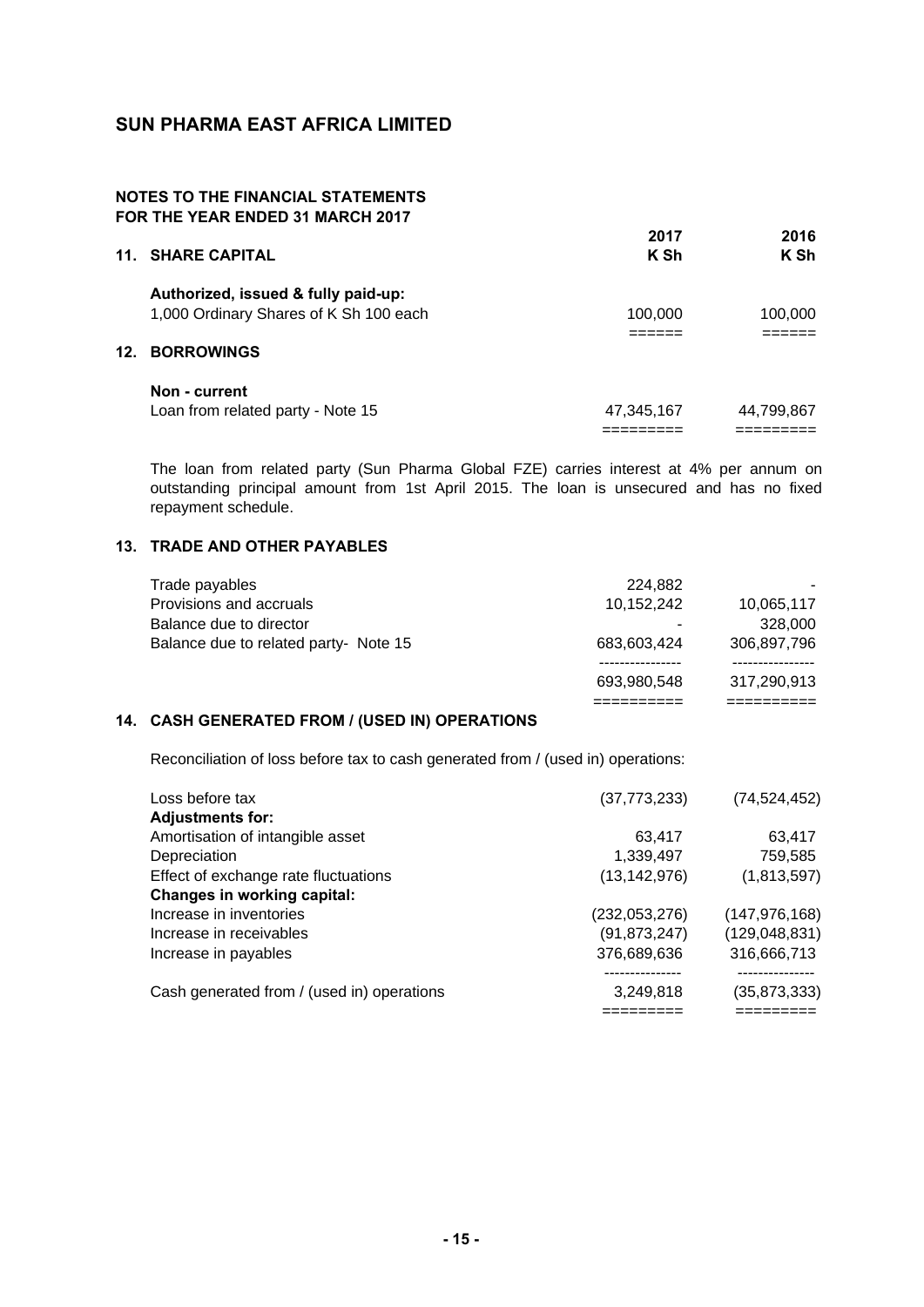### **NOTES TO THE FINANCIAL STATEMENTS FOR THE YEAR ENDED 31 MARCH 2017**

|                                       | 2017 | 2016 |
|---------------------------------------|------|------|
| <b>15. RELATED PARTY TRANSACTIONS</b> | K Sh | K Sh |

The following arm's length transactions were carried out with parties which are related through common shareholding and / or common directorships.

| Purchases of goods                                            | 646,320,898 | 306,897,796               |
|---------------------------------------------------------------|-------------|---------------------------|
| The following amounts are due from or due to related parties: |             |                           |
| Payables to related party - Note 13                           |             |                           |
| Sun Pharmaceuticals Industries Ltd                            | 683,603,424 | 306,897,796               |
| Borrowing from related party - Note 12                        |             |                           |
| Sun Pharma Global FZE                                         | 47,345,167  | 44,799,867                |
| <b>16. STAFF COST</b>                                         |             |                           |
| Directors' remuneration                                       | 9,335,883   | 6,990,753<br>------------ |
| Salaries and wages- Administrative                            | 35,902,994  | 21,181,767                |
| Salaries and wages- Marketing                                 | 30,337,925  | 27,744,244                |
| Staff welfare                                                 | 2,767,796   | 1,912,551                 |
|                                                               | 69,008,714  | 50,838,562                |
|                                                               | =========   | =========                 |

The average number of staff in employment during the year was 51 (2016:38).

### **17. INCORPORATION AND DOMICILE**

The Company is incorporated in Kenya under the Companies Act and is domiciled in Kenya.

### **18. CURRENCY**

These financial statements are presented in Kenya Shillings (K Sh).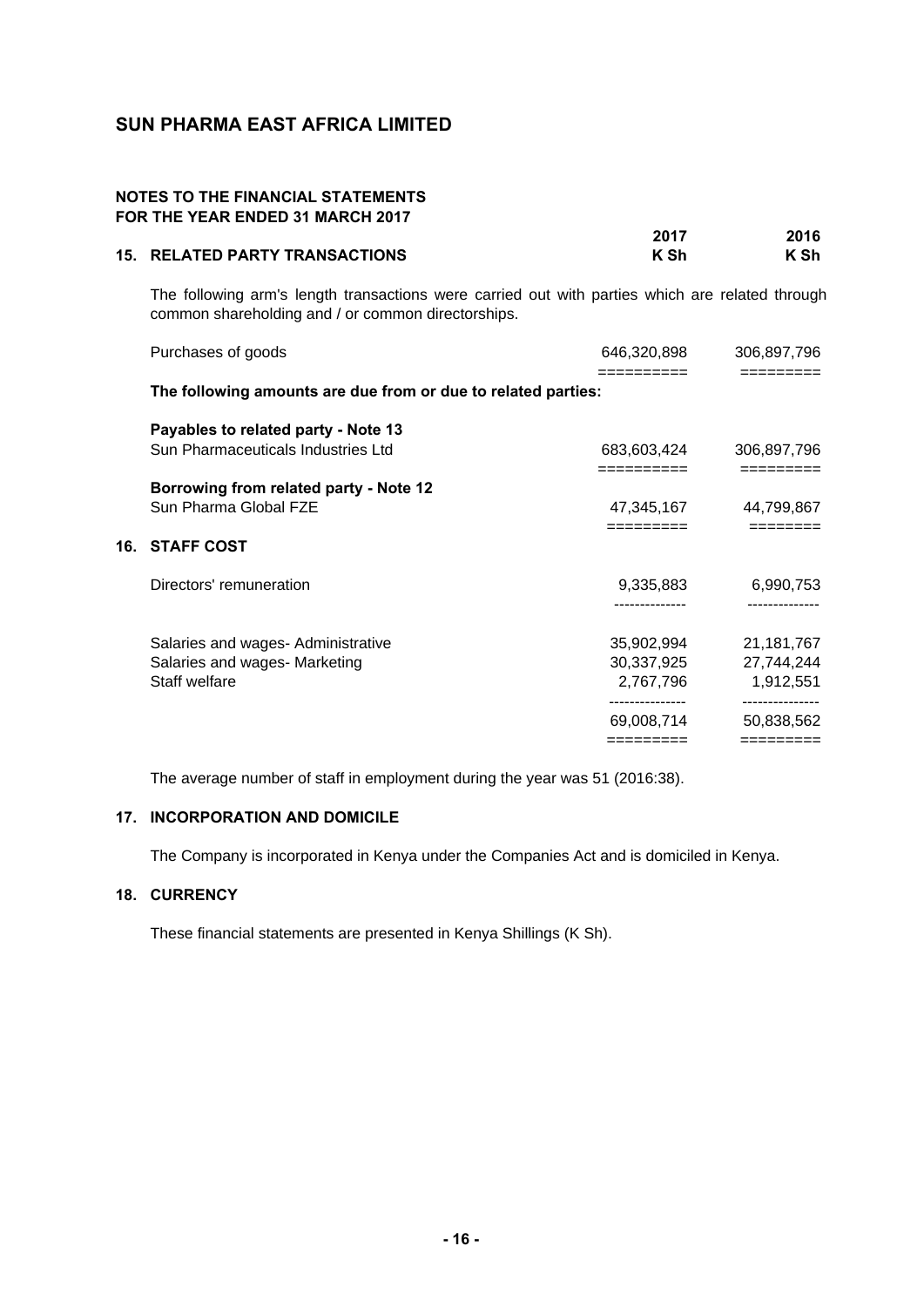### **NOTES TO THE FINANCIAL STATEMENTS FOR THE YEAR ENDED 31 MARCH 2017**

### **19. FINANCIAL RISK MANAGEMENT POLICIES**

The company's activities expose it to a variety of financial risks including credit and liquidity risks, effects of changes in foreign currency, interest rates as well as changes in market prices of company's products. The company's overall risk management programme focuses on unpredictability of changes in business environment and seeks to minimize the potential adverse effects of such risks on its performance by setting acceptable levels of risk. The company's financial risk management objectives and policies are detailed below:

#### **a) Capital risk**

The company manages its capital to ensure that it will be able to continue as a going concern while maximizing the return through the optimum use of the available resources. The capital structure of the company consists of paid up capital, retained earnings and external borrowings. The company endeavours to maximize the return on each component.

#### **b) Credit risk**

The company's credit risk is primarily attributable to trade receivables and trade payables. The company constantly monitors its credit risks on these aspects in line with its overall risk management policies and responds to specific situations within the parameters set. The company does not hedge any risks and has in place policies to ensure that credit is extended to customers with established credit history.

#### **c) Interest rate risk**

The interest rate risk exposure arises mainly from interest rate movements on the company's borrowings. Further, the company, from time to time, in order to position itself for expected demand for liquid funds, holds deposits with institutions which also is a subject of interest rate risk. The company manages the risk by a constant contact with the financial markets in order to optimize its revenue and expense and responds to any adverse situations in accordance with the general trends in financial markets.

#### **d) Liquidity risk**

The company manages its liquidity risk by intelligent treasury management practices, formulated on the basis of constant assessment of its requirements, present and future and sourcing of funds internal or external including ploughing back of its own financial resources.

#### **e) Market risk**

The company's market risk stems from procurement of its inputs and distribution of its products. The company closely monitors the implementation of its procurement policy, inventory policy as well as credit policy with a view to optimize its market share as well as to respond to external threats. The company regularly reviews its core strengths and seeks to put such strengths to optimum use to maintain its niche in the market - present and future.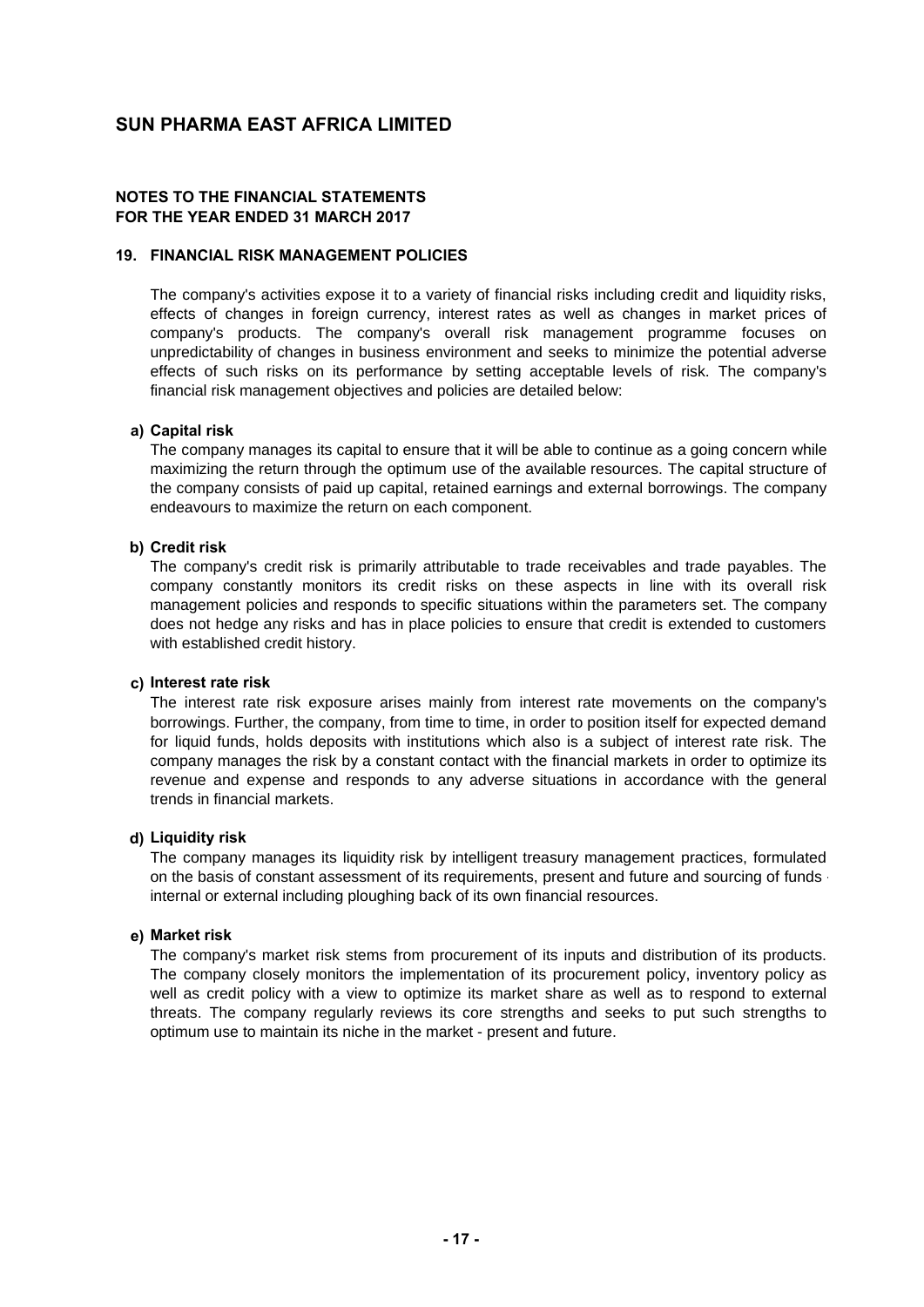# **SUN PHARMA EAST AFRICA LIMITED Annex I**

## **DETAILED STATEMENT OF PROFIT OR LOSS FOR THE YEAR ENDED 31 MARCH 2017**

|                               | 2017<br>K Sh                       | 2016<br>K Sh                                 |
|-------------------------------|------------------------------------|----------------------------------------------|
| Turnover                      | -----------------                  | 599,972,965 192,309,453<br>----------------- |
| <b>Less: Cost of sales</b>    |                                    |                                              |
| Opening stock                 | 147,976,168                        |                                              |
| Purchases                     | 697,809,993                        | 331,096,760                                  |
| Closing stock                 | (380,029,444)<br>----------------- | (147, 976, 168)<br>-----------------         |
| Cost of sales                 | 465,756,717<br>-----------------   | 183,120,592<br>-----------------             |
| <b>Gross profit</b>           | 134,216,248                        | 9,188,861                                    |
| Foreign exchange fluctuations | (13, 142, 976)                     | (1,813,597)                                  |
| Interest income               | 47,049<br>---------------          | ---------------                              |
|                               | 121,120,321<br>---------------     | 7,375,263<br>---------------                 |
| <b>Less: Expenses</b>         |                                    |                                              |
| Administration                | 67,414,425                         | 36,362,769                                   |
| Marketing                     | 88,310,755                         | 43,551,071                                   |
| Finance                       | 1,828,877                          | 1,226,290                                    |
| Depreciation                  | 1,339,497<br>---------------       | 759,585<br>-------------                     |
|                               | 158,893,553<br>---------------     | 81,899,715<br>-------------                  |
| Loss before tax               | (37, 773, 233)                     | (74, 524, 452)                               |
|                               | $=$ = = = = = = = =                | =========                                    |